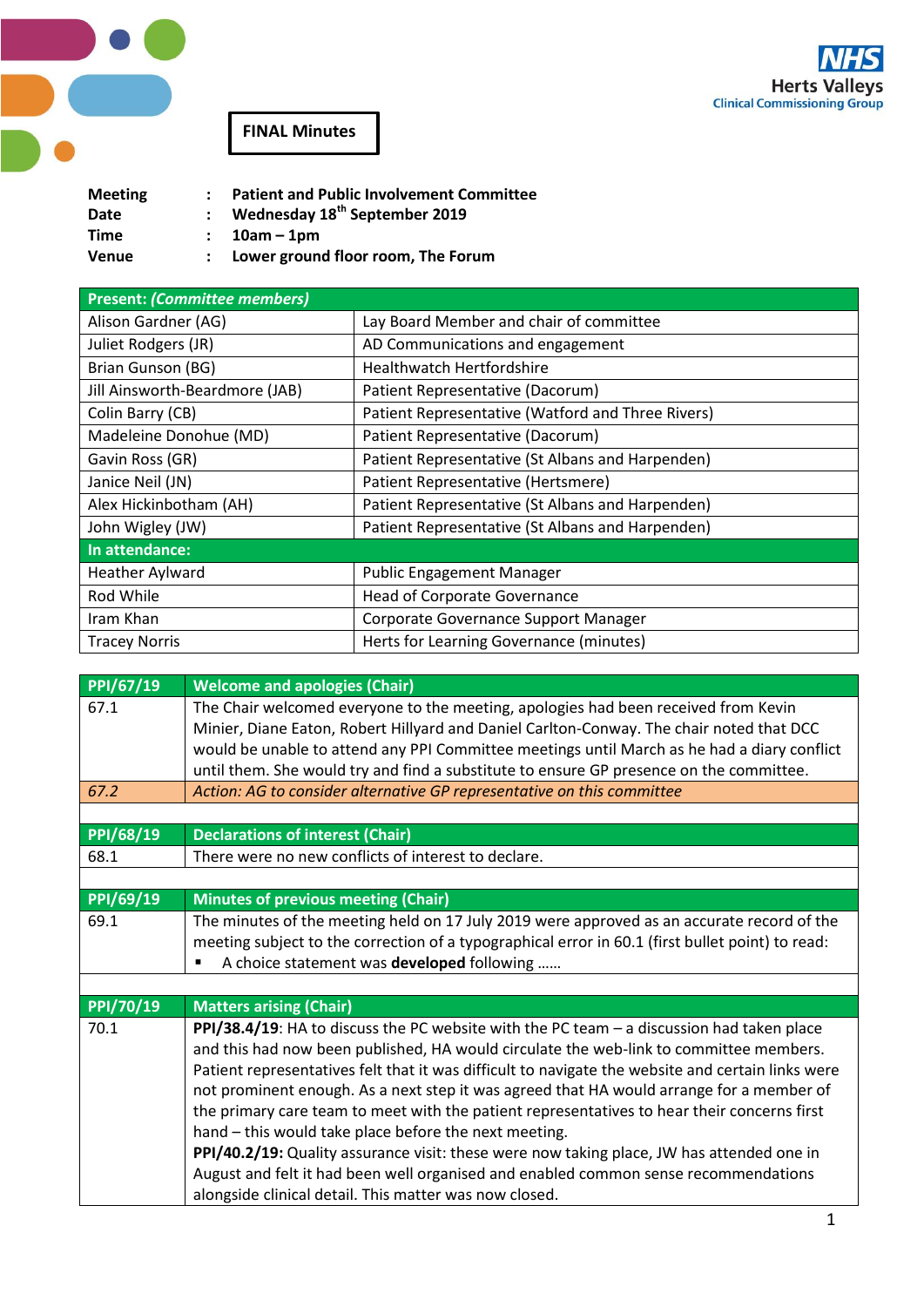|             | PPI/42.3/19: MD suggested the public overview on how the CCG make decisions should be                                         |
|-------------|-------------------------------------------------------------------------------------------------------------------------------|
|             | reviewed by corporate governance (RW) and edited if necessary. This was agreed.                                               |
| PPI/70.2/19 | Action: RW to review the website overview on CCG decision making for accessibility/editing                                    |
| PPI/70.3/19 | Action: HA to identify suitable representative from the PC website team to discuss functionality                              |
|             | with patient representatives.                                                                                                 |
|             |                                                                                                                               |
| PPI/71/19   | <b>Committee Work Plan</b>                                                                                                    |
| 71.1        | The work plan was noted. The chair invited committee members to make suggestions for                                          |
|             | agenda items going forward as required. GR asked that an update on the Harpenden                                              |
|             | Memorial Hospital be added to the next meeting.                                                                               |
| 71.2        | The committee noted the work plan.                                                                                            |
| 71.3        | Action: RW to add Harpenden Memorial Hospital plans to next meeting                                                           |
|             |                                                                                                                               |
| PPI/72/19   | <b>Winter Messaging</b>                                                                                                       |
| 72.1        | HA presented a verbal update on the key messages that would be shared across the region,                                      |
|             | based on guidance from NHS England, which included:                                                                           |
|             | Advice on taking medicine<br>Keeping warm                                                                                     |
|             | Use of 111<br>٠                                                                                                               |
|             | Use/access to pharmacies<br>٠                                                                                                 |
|             | Prevention of falls                                                                                                           |
|             | Vaccinations etc                                                                                                              |
|             | Winter Warmer events would be held at various locations which would allow these key                                           |
|             | messages to be shared and also, hopefully, help address the issues of isolation and                                           |
|             | socialisation in the elderly demographic. AG confirmed that these events would become part                                    |
|             | of the engagement report.                                                                                                     |
| 72.2        | Questions were invited:                                                                                                       |
|             | CB asked what the message around (potential) medicine shortages (caused by Brexit)<br>٠                                       |
|             | would be. The political position was changing on a daily basis and no one could accurately                                    |
|             | predict what may or may not happen in the next two months and how this might affect                                           |
|             | medical supply chains. It was important that patients did not stock pile medicines as this                                    |
|             | would only exacerbate the situation. AG was already aware of some medical supply                                              |
|             | shortages which were unrelated to Brexit. The key messages would be driven by the                                             |
|             | government's own national campaign rather than the CCG - this would cover newsprint,                                          |
|             | TV, radio and social media.                                                                                                   |
|             | JN suggested that "flu jab day" would be a good opportunity to share these messages -<br>٠                                    |
|             | which started on 5 October.                                                                                                   |
|             | AG assured the committee that HVCCG would endeavour to get accurate messages to its                                           |
| 72.3        | patients and manage the situation as best as possible, whatever the outcome of 31 October.<br>The committee noted the update. |
|             |                                                                                                                               |
| PPI/73/19   | <b>Adult Community Services Mobilisation Update</b>                                                                           |
| 73.1        | Jayne Skippen and Dominic Mundy joined the meeting from the Central London Community                                          |
|             | Health Care Trust (CLCH). The presentation had been circulated to board members of the                                        |
|             | committee but not patient representatives, this would be recirculated. DM and JS outlined                                     |
|             | CLCH's plans for patient experience:                                                                                          |
|             | CLCH had a team dedicated to patient experience in each division of the Trust and they<br>٠                                   |
|             | would recruit within Hertfordshire shortly.                                                                                   |
|             | Each team dealt with feedback/patient experience and complaints.<br>п                                                         |
|             | CLCH was proud of its low numbers of complaints $- c 8/10$ per month. PALs were dealt<br>п                                    |
|             | with in 5 working days, complaints were dealt with in 25 working days.                                                        |
|             | Patient experience was taken very seriously by CLCH and video stories were regularly<br>Ξ                                     |
|             | shared with its Trust Board.                                                                                                  |
|             | A Quality Shareholders Reference Group had been established (similar in structure to                                          |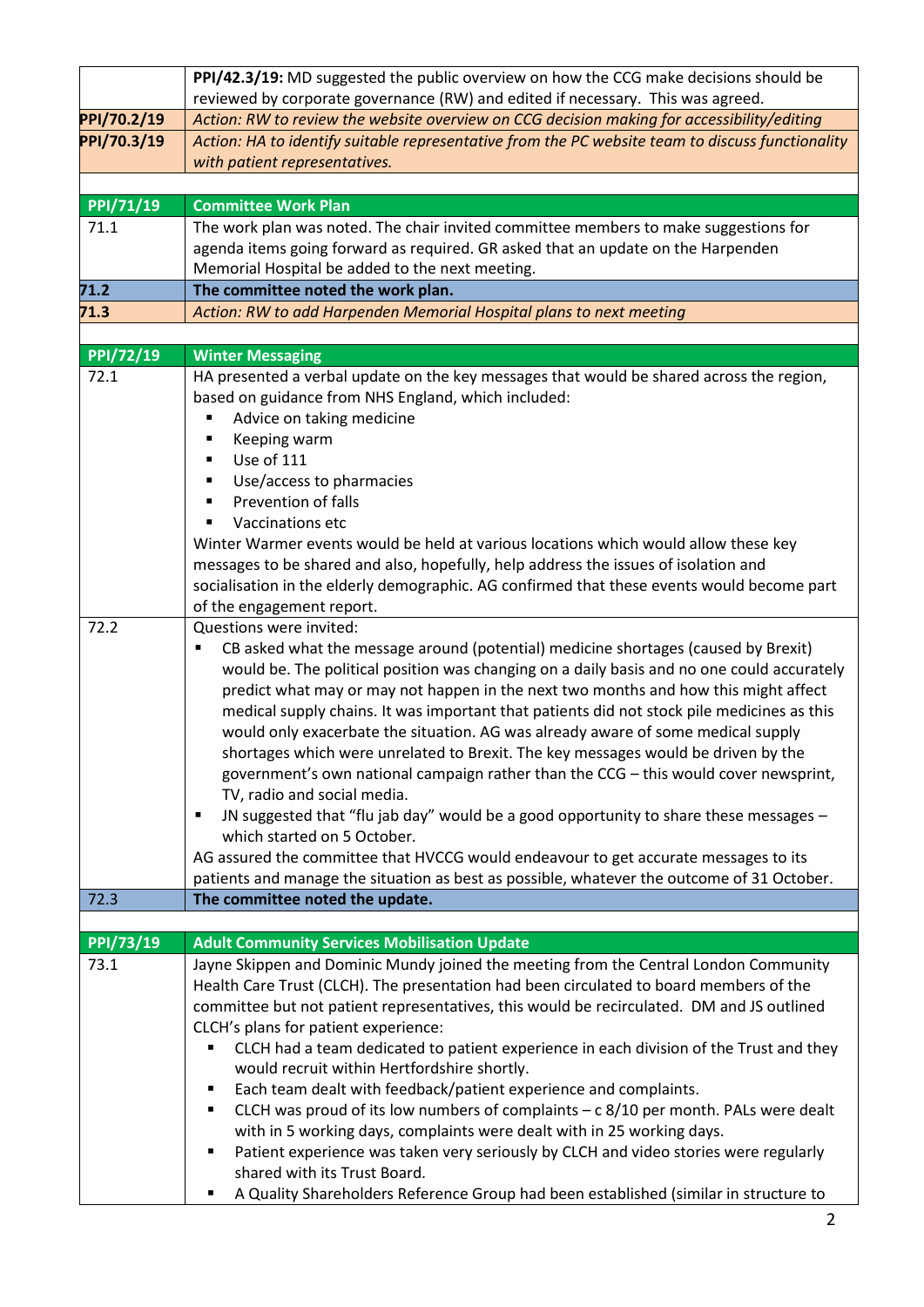|                   | the PPIC committee).                                                                               |
|-------------------|----------------------------------------------------------------------------------------------------|
|                   | There were 5 or 6 non-executive directors on the Trust Board but not a patient<br>٠                |
|                   | representative board member.                                                                       |
|                   | Healthwatch were invited to various sub committees of the board and were working<br>$\blacksquare$ |
|                   | closely with CLCH on various initiatives, e.g. homelessness in Barnet and community                |
|                   | nurses.                                                                                            |
| 73.2              | Questions were invited:                                                                            |
|                   | GR: did the Trust drill down into the reasons behind patient dissatisfaction? Yes, this was        |
|                   | possible because complaints were so low, issues mostly related to staff attitude.                  |
|                   | Following a complaint, an investigator would be appointed, staff interviewed at service            |
|                   | delivery level. Themes were identified and analysed and shared across all relevant areas           |
|                   | of the Trust.                                                                                      |
|                   | CB: did the CLCH have staffing capacity in the pipeline to support more service delivery<br>п      |
|                   |                                                                                                    |
|                   | in community care? This was a national challenge, CLCH had addressed the issue by                  |
|                   | creating an academy to train up and re-train existing staff. Its research and development          |
|                   | team was looking at the single assessor model, expanding the commonality of services               |
|                   | that a nurse could perform for example. The Trust had also invested in an apprentice               |
|                   | nurse programme and focused heavily on staff retention.                                            |
|                   | MD: How will you recruit a patient representative from within Hertfordshire? The Trust<br>п        |
|                   | would ask for recommendations from Healthwatch but invited any interested volunteers               |
|                   | to contact CLCH. JS confirmed that there might be some discrete business projects to               |
|                   | work on in addition to the patient experience group.                                               |
|                   | AG suggested that CLCH review the locality reports as these were an excellent way to<br>п          |
|                   | gauge patient experiences.                                                                         |
|                   | CLCH would monitor patient outcome measures and would attend the engagement<br>٠                   |
|                   | network scheduled to take place on 8 October.                                                      |
|                   | The chair thanked Jayne Skippen and Dominic Mundy for attending the meeting.                       |
|                   |                                                                                                    |
|                   |                                                                                                    |
|                   | Action: RW to re-circulate the ACS powerpoint presentation                                         |
|                   |                                                                                                    |
|                   | <b>MSK Services update</b>                                                                         |
| 74.1              | Amanda Burfort (AB) joined the meeting. She referred the committee to her report at pages          |
|                   | 11-15 of the document pack "Update on Connect Services - MSK pathway". The headlines               |
|                   | were:                                                                                              |
|                   | This was year 2 of the contract and there were still some issues to be resolved. CCG staff<br>п    |
|                   | were working closely with Connect to drive improvement.                                            |
|                   | Weekly report to CCG on various key performance indicators, e.g. the number of calls<br>٠          |
|                   | being received, the response time, the number of calls that drop out.                              |
|                   | Monthly review meetings were taking place at which KPIs are discussed.<br>٠                        |
|                   | Joint engagement plan in place, the first patient engagement session would take place<br>٠         |
|                   | on 12 October.                                                                                     |
|                   | ٠                                                                                                  |
| 74.2              | 100% meeting target of post-op contact.<br>Questions were invited:                                 |
|                   |                                                                                                    |
|                   | AG: What was the impact of this enhanced monitoring? CCG now had fewer concerns,                   |
|                   | there were less complaints being received. Extra admin staff had been recruited to field           |
|                   | calls and information about peak times during the day had been shared with localities.             |
|                   | AH: lack of communication was still a problem for patients. Examples of delays or being<br>٠       |
| 73.3<br>PPI/74/19 | sent/taken to the wrong venue were common themes. AB appreciated that there was                    |
|                   | still work to be done to improve patient experience and hoped that improvements in                 |
|                   | these areas would be addressed through contract review meetings.                                   |
|                   | AH: work was needed to improve this service's reputation with patients.<br>п                       |
|                   | JR agreed that reputation was important and patients needed confidence in the service.<br>٠        |
|                   | Specific problems should be shared with AB who could then address the issues.                      |
|                   | AH suggested that AB contact a random sample of patients for feedback.                             |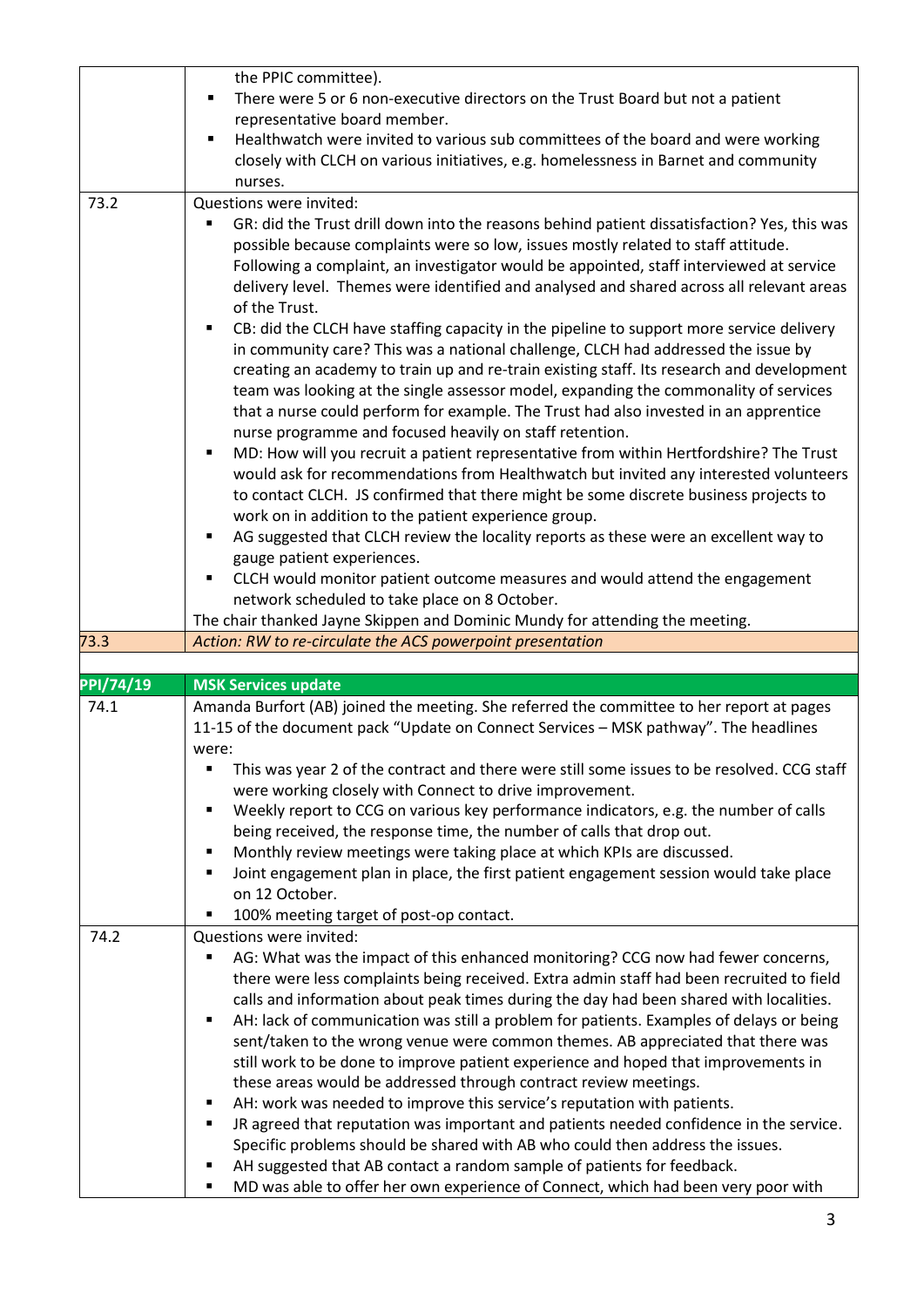|           | long delays between appointments and notification that she may have to wait up to 4           |
|-----------|-----------------------------------------------------------------------------------------------|
|           | months for an appointment for pain management. This was not acceptable.                       |
|           | AB confirmed that waiting times for pain management were up to 4 months and there<br>٠        |
|           | was an urgent need for more pain management specialists. The programme was well               |
|           | organised but was currently understaffed and over-subscribed.                                 |
|           | AB agreed to provide an update on the status of pain management for the next meeting.<br>٠    |
|           | JR commented that some of the generic letters from Connect had needed reviewing and<br>٠      |
|           | AB would also review this and update the committee at the next meeting.                       |
|           | JAB was able to share some positive experiences of the triage process and wondered<br>٠       |
|           | how these could be best captured and promoted.                                                |
|           | The service was based on a sensible/good premise, but high waiting lists were having<br>٠     |
|           | and negative impact NB pain management.                                                       |
|           | The chair asked that patient representatives share as many patient experiences (positive<br>٠ |
|           | and negative) with AB as possible.                                                            |
|           | Members of the committee were invited to attend the patient engagement session on<br>٠        |
|           | 12 October.                                                                                   |
| 74.3      | The committee noted the progress update and the date of the patient engagement session        |
|           | on 12 October.                                                                                |
| 74.4      | Action: AB to provide an update to the next committee on the status of pain management        |
|           | waiting lists and any review of generic letters                                               |
|           |                                                                                               |
| PPI/75/19 | <b>ICP Update</b>                                                                             |
| 75.1      | Rod While (RW) referred to his report at pages 16-22 of the document pack "Update on          |
|           | Integrated Care Partnership in West Herts".                                                   |
|           | The STP had been in place since 2016.<br>٠                                                    |
|           | The next iteration of this would be the creation of ICS.<br>٠                                 |
|           | Within the ICS there would be three geographical ICPs and the three CCGs would be<br>٠        |
|           |                                                                                               |
|           | merged into one.                                                                              |
|           | The current aim was to create the shadow ICP by 1 April 2020 with the ICP being fully<br>٠    |
|           | operational by April 2021.                                                                    |
|           | The CCG had a good relationship with West Herts and there was appetite to drive this<br>٠     |
|           | forward as the best way to deliver integrated patient care.                                   |
|           | Challenges facing the creation of the ICS included the lack of legislation and guidance<br>٠  |
|           | from central government.                                                                      |
| 75.2      | Questions were invited:                                                                       |
|           | AG was hopeful that the end result would break down the existing barriers/tensions            |
|           | between providers and commissioning bodies to provide good service delivery both              |
|           | locally and at scale across the whole region, e.g. in areas such as mental health.            |
|           | AH: what were the implications of the merger of the three existing CCGs? It was<br>٠          |
|           | envisaged that a single accountable officer would be appointed and a single senior            |
|           | management team created but as yet nothing had been confirmed. Public involvement             |
|           | would continue as the need to capture patient experience/feedback would remain a              |
|           | priority.                                                                                     |
|           | The irony of the cyclical nature of heath provision was commented on and the<br>٠             |
|           | committee was in agreement that this direction (back to integrated services) was the          |
|           | right way to go.                                                                              |
|           | JW: were there plans to create a new HQ for the merged CCG? This had not been<br>п            |
|           | considered but RW thought it unlikely.                                                        |
| 75.3      | The committee noted the ICP update.                                                           |
|           |                                                                                               |
| PPI/76/19 | <b>Participation Report</b>                                                                   |
| 76.1      | Heather Aylward (HA) presented the participation report, see page 23-28 of the document       |
|           | pack:                                                                                         |
|           | Following comments from this committee, changes had been made to the PPG incentive<br>п       |
|           |                                                                                               |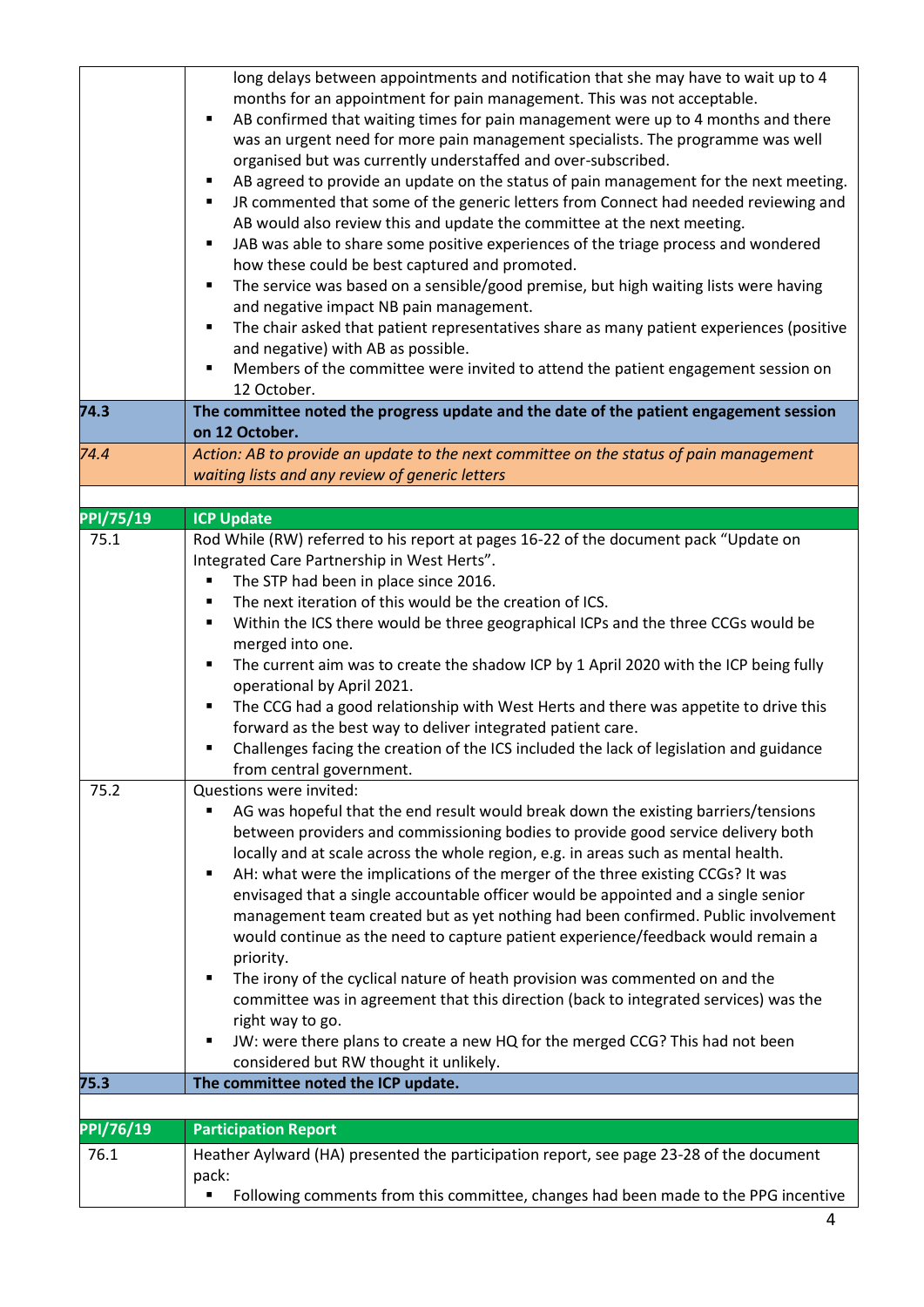|           | scheme and these had been shared with GP practices.<br>٠                                                                      |
|-----------|-------------------------------------------------------------------------------------------------------------------------------|
|           | This guidance will now be sent to the PCCC in October for approval. Positive feedback<br>had been given by practice managers. |
|           | The next patient story session had been booked for 20 February 2020 and committee<br>٠                                        |
|           | members were invited to attend.                                                                                               |
|           | Volunteers had come forward to join the primary care contracting panel and care home<br>٠                                     |
|           | locality project meetings. A process would be put in place to match the right volunteer                                       |
|           | to the committee (this would also be reviewed by the equalities manager).                                                     |
| 76.2      | Questions were invited:                                                                                                       |
|           | CB was pleased that a separate "Patient Story" session for board members had been<br>٠                                        |
|           | arranged. JR thanked the committee whose had suggested this format to raise the                                               |
|           | profile of patient story.                                                                                                     |
|           | AG encouraged other members of the committee to attend future patient story<br>п                                              |
|           | sessions.                                                                                                                     |
| 76.2      | The committee noted the report and the date of the patient story session (20 February)                                        |
|           |                                                                                                                               |
| PPI/77/19 | <b>Review of Committee Effectiveness</b>                                                                                      |
| 77.1      | RW thanked committee members for their feedback. The following four items had been                                            |
|           | identified as areas for further discussion/improvement:                                                                       |
|           | Workload/work plan: the committee workplan was submitted to the Board but could be<br>a.                                      |
|           | changed at the request/recommendation of committee members.                                                                   |
|           | Frequency of meetings: meetings were held every two months with a development<br>b.                                           |
|           | session in-between. It was agreed that this was working well. 75% of respondents had felt                                     |
|           | the length and frequency of meetings were appropriate. It was agreed that more could be                                       |
|           | done via email between meetings and any urgent matters/reports would be                                                       |
|           | communicated in this way. AG acknowledged that committee members did not just turn                                            |
|           | up for a three hour meeting but also devoted a large amount of time to prepare locality                                       |
|           | reports and digest the accompanying reports.                                                                                  |
|           | Distribution of minutes: committee members asked that the minutes be distributed as<br>c.                                     |
|           | soon as they were prepared after the meeting rather than with the papers for the next                                         |
|           | meeting. This was agreed.                                                                                                     |
|           | Working with partners/other organisations: this objective was in the committee's work<br>d.                                   |
|           | plan and today's visit by CLCH was a step in the right direction. Many hospital trusts did                                    |
|           | not have a similar forum and the committee saw this as an opportunity to work with                                            |
|           | them. The creation of the ICP should improve the committee's ability to work more                                             |
|           | closely with provider partners.                                                                                               |
| 77.2      | MD left the meeting.                                                                                                          |
| 77.3      | The committee discussed the responses in the paper and made one recommendation.                                               |
| 77.4      | Action: RW to circulate draft minutes as soon as they had been approved for circulation by the<br>Chair.                      |
| 77.5      | Action: RW to ensure PPI Committee workplan is provided to CCG board                                                          |
|           |                                                                                                                               |
| PPI/78/19 | <b>Locality Reports</b>                                                                                                       |
| 78.1      | Hertsmere (JN)                                                                                                                |
|           | Constant issue for some patients in Potters Bar getting to outsourced services.<br>п                                          |
|           | Future of Potters Bar Community Hospital: this might need to be an agenda item in the<br>٠                                    |
|           | future.                                                                                                                       |
|           | 3 <sup>rd</sup> annual Health and Wellbeing event was held which had been very successful with over<br>$\blacksquare$         |
|           | 35 different organisations attending.                                                                                         |
|           | CB commented on the health and wellbeing event, this demonstrates what a PPG can do<br>п                                      |
|           | when working together.                                                                                                        |
| 78.2      | Dacorum (JAB)                                                                                                                 |
|           | Not a great deal of activity to report beyond the regular items since the last meeting.<br>Е                                  |
|           | Patient transport service remained an issue.<br>٠                                                                             |